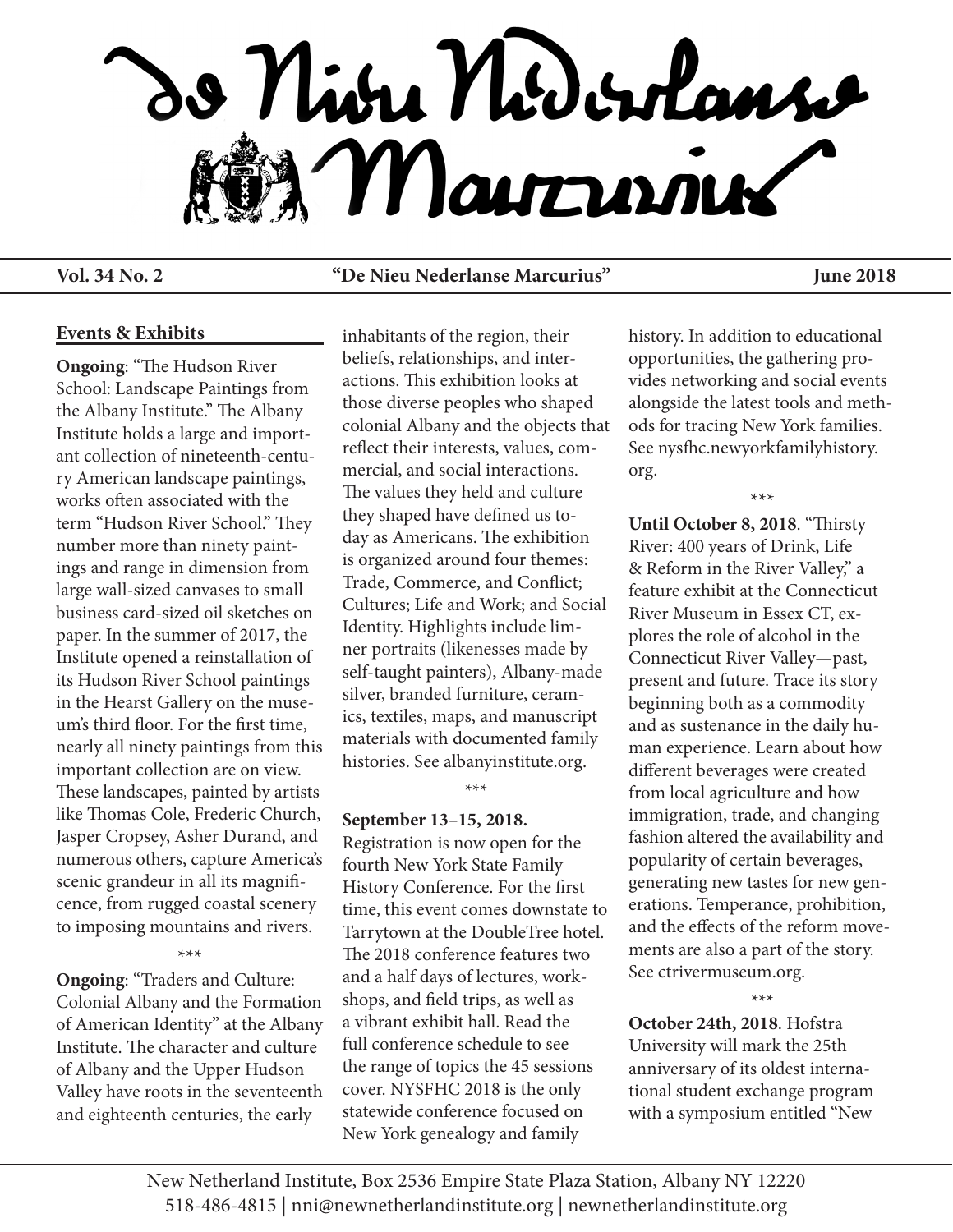Netherland, New Amsterdam: A Celebration of Dutch Heritage and Transatlantic Exchange." Russell Shorto will deliver the keynote address and NNI/NNRC will host a panel discussion.

## **Publications**

*Jan Pieterse Mabee, wife Anna Borsboom, and their Farm* (paperback). Kim A. Mabee and Patricia D. Barrot, authors. This 28-page booklet is a historical overview of the Mabee Farm Historic Site and Jan Mabee family in upstate New York on the Mohawk River. It is the oldest home in the Mohawk Valley and now a living history museum. Offered on Amazon for \$5.00.

\*\*\*

*Annotated Bibliography of New Netherland Archæology in Rensselaer and Albany Counties***.** Prepared by Paul R. Huey & Hartgen Archæological Associates Inc., with financial support from the Consulate General of the Netherlands. This annotated bibliography summarizes the contents of written resources concerning archæological finds related to Dutch colonial occupation and settlement during the 17th and 18th centuries in Rensselaer and Albany Counties, New York. See our website under Research/Online Publications.

*Council Minutes, 1656–1658***.**  The latest volume in the *New Netherland Documents* series is now available for sale in the NNI shop. Be sure to purchase a copy for yourself or your favorite library.

\*\*\*

## **Save the Date & Call for Papers**

**Proposals due July 9th, 2018** for the 68th annual meeting of the New York State Association of European Historians (NYSAEH) to be held at D'Youville College in Buffalo, NY on October 5–6, 2018. The NYSAEH invites proposals for papers or panels on any topic in European history or Europe's relationships with the wider global community. See nysaeh.wordpress. com.

# **Proposals due July 19, 2018**.

\*\*\*

Celebrate New York History Month at Researching New York this November. This annual conference brings together a broad community of historians, archivists, public historians, graduate students, museum curators, teachers, documentarians, and more to share their work on New York State history. Conference organizers invite proposals from any period and any methodological perspective on all aspects of New York State's rich history. Submissions for workshops, roundtables, panels, and individual papers are sought from scholars, public historians, educators, archivists, librarians, and others engaged in the study, teaching, and presentation of New York State History. See nystatehistory.org.

\*\*\*

**September 22, 2018.** The 41st Annual Conference of the New Netherland Institute will convene at the New York State Museum in Albany on September 22nd. We thank everyone who submitted paper proposals; we were very pleased with the response. The annual dinner will follow that evening. Keep

an eye on our website for more details.

#### **News**

Indian Ladder Farms in Albany County's town of New Scotland is now growing a heritage apple of Dutch origin called the *Swaar*. This varietal was first recorded in Esopus (Kingston, NY area) in 1805, but may have been around long before then. The apples are large, round, and have a rough, dull yellow-green skin with some russeting. *Swaar* ("heavy" in Dutch) refers to their density and weight for their size. Their unremarkable appearance belies an excellent flavor, unique among apples. The creamy and fine-grained flesh is rich, spicy, nutty, and sweet and only gets better with storage. The texture also softens over time, turning buttery and tender. In fact, the flavor also improves when slightly bruised through slicing. The *Swaar* has a high sugar content and is one of the last apples to remain on the tree as winter takes hold. They are also more rarely known as Hardwick apples.

## **Dutch Language Course**

Summer language course "Joos Florquin" at the Leuven Language Institute from July 27–August 24. This intensive course is intended for those who wish to begin learning Dutch or improve their knowledge of the language. There are 5 levels: Elementary, Intermediate A, Intermediate B, Advanced A, Advanced B. The teaching language is Dutch. Passive knowledge of English and/or French is an advantage. Prior knowledge will be tested on the first day. Students will be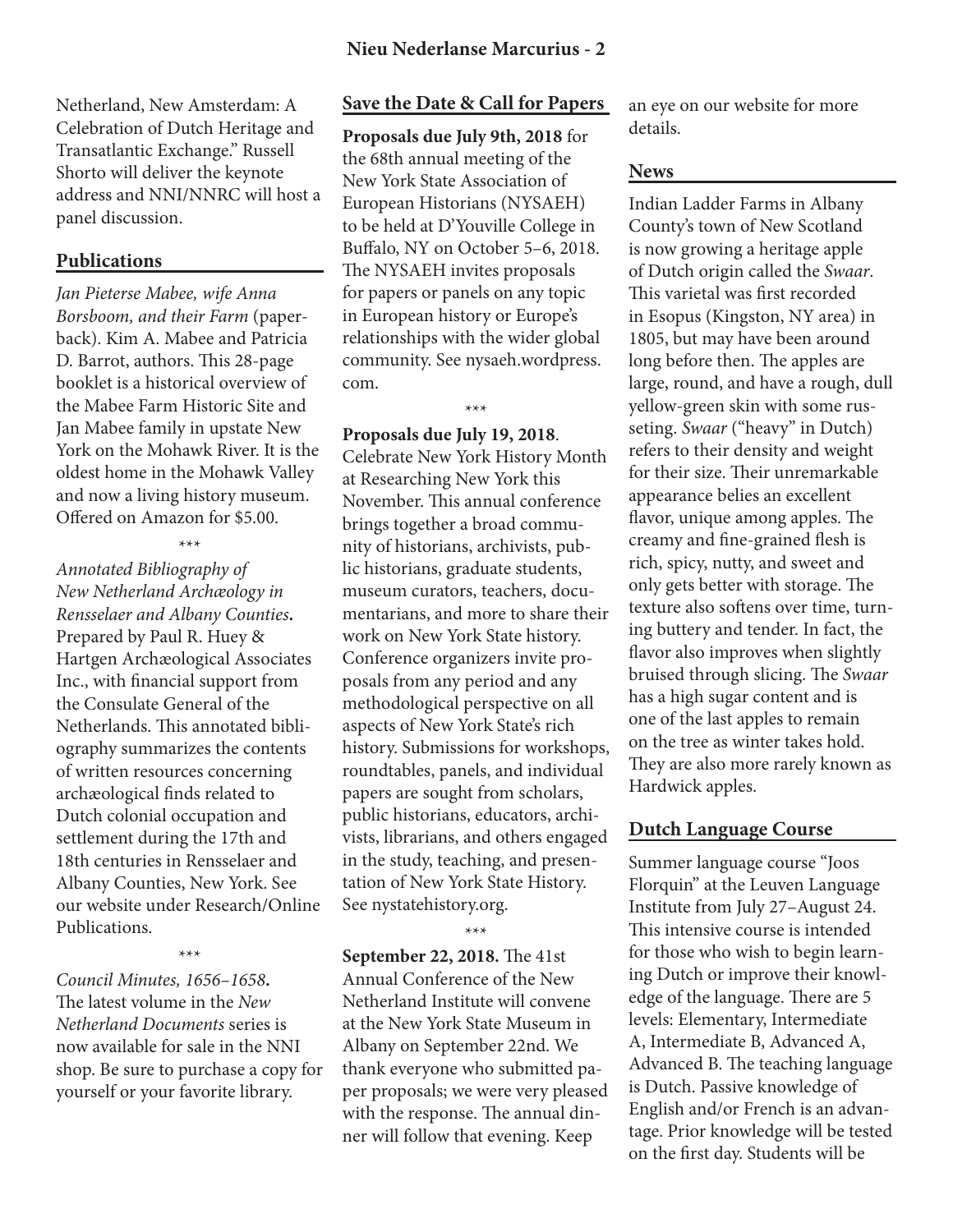given the results on the following day. See ilt.kuleuven.be/english/ cursus/andere\_zomercursus.php.

## **Website(s)**

**Dutch Heritage World Tours**. On this site you will find all kinds of information about Dutch Heritage abroad: anything from old forts, farms, mills, homes, churches with cemeteries and warehouses, to a legacy of Dutch influence in culture and language all over the globe. In many countries where the Dutch settled there is still evidence of their presence. This information is offered primarily in the form of audio tours, which DHWT has developed and published in the travel-and-museum app izi. TRAVEL for smart phones and tablets. See dutchheritageworldtours. nl/#home-en.

### *Requiescant in Pace*

On April 19th our good friend and supporter Ralph DeGroff Jr. died after a long battle with lung cancer. Ralph was a retired investment banker who spent his entire career in New York City. He was also a lifelong member of the Holland Society of New York. As a member of this prestigious organization he was following in his father's footsteps. It was Ralph Sr. who initiated the resumption of the Dutch translation project in the early 1970s. As head of the Society's publication committee he led a search for a translator to resume the work which had been suspended by the 1911 Library fire. By chance, your editor was available to fill the position and develop a friendship with both father and son. Over the years, the New Netherland Project

benefited from the strong support of both Senior and Junior. After his father's death, Ralph Jr. played an active role in maintaining our relationship with the Holland Society. During his tenure as head of the Society's publication committee he was honored with the Society's Distinguished Service Medal as well the New Netherland Institute's Alice P. Kenney Award. Both were presented in recognition of his significant contributions to colonial Dutch studies. Our latest volume of translations, *Council Minutes 1656–1658*, is dedicated to Ralph. *De appel valt niet ver van de boom*.

\*\*\*

On April 16th, Robert Cornelis Braeken, our good friend and supporter, died in Utrecht at the age of 72. Rob was a bit of a mystery even to his close friends. We do know that he graduated from the Gymnasium in Apeldoorn; studied "non-Western Sociology" in Utrecht; lived in a house considered a cultural monument in Utrecht; left Vietnam in 1975 by swimming across a river to safety in a hail of bullets; and eventually gained enough knowledge and experience in the world of antique Dutch maps to become curator of the Smeets map collection on Curaçao. It is during the 1990s that we met Rob as an employee of CITCO. We rarely knew of his whereabouts; but whenever we had a conference or public activity Rob would be there. Every year he produced a beautiful calendar drawing on the maps of the Smeets collection. Not only did his calendars grace CITCO's 62 offices around the world but our office in Albany as well. I had a bad feeling when we didn't receive one for 2017. *Rust in vrede*, Rob.

## **NNI News**

2018 Charles W. Wendell Research Grant: Congratulations to the recipients Michael J. Douma (Georgetown University), who is researching Dutch-speaking slaves in 18th- and 19th-century New York and New Jersey, and Sabine Go (VU University Amsterdam), who is researching the impact of the Amsterdam insurance market on the the U.S. marine insurance industry.

2018 Alice P. Kenney Memorial Award: Congratulations to Ian Stewart of New Netherland Timber Framing and Preservation in Ghent, NY. See newnetherlandtimberframing.com.

\*\*\*

\*\*\*

"Bringing New Netherland Back to Breuckelen"**:** NNI and NNRC would like to thank Kim Maier and the staff at the Old Stone House in Brooklyn for all their hard work at our event on June 1st and 2nd. Special thanks go to everyone who attended the event and made it a great success. We look forward to future visits to New York City.

# **'On this Day' News**

A popular post on social media and websites nowadays is "on this day in history." Several sites have used this opportunity to highlight the date of the purchase of Manhattan. Despite these claims, we still don't know the date of the transaction. Some historians have inferred that it was in May, but few details of the event are known with any certainty.

While we're discussing the purchase, it appears the first appearance of the famed \$24 figure was